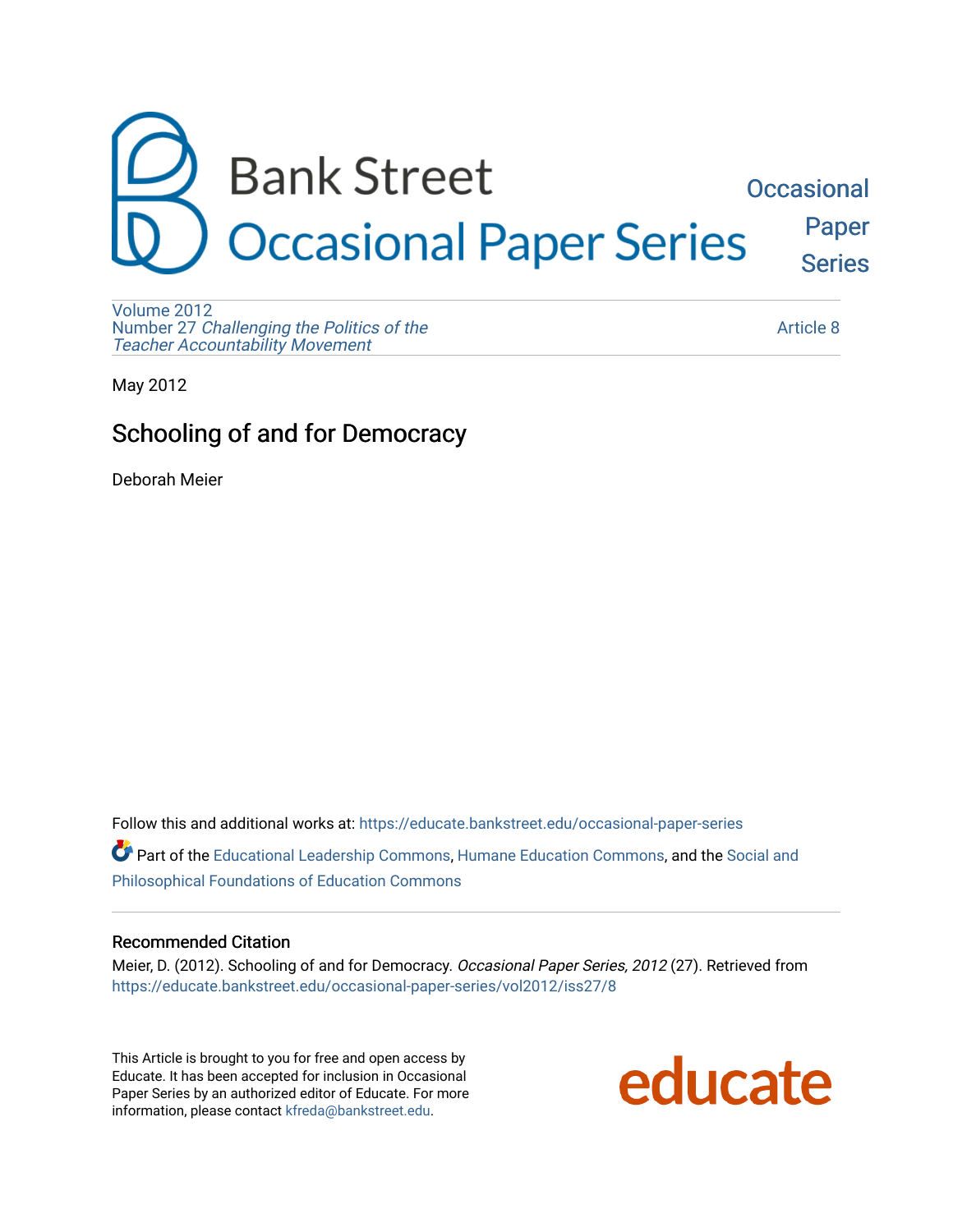## **Schooling of and for Democracy**

## *Deborah Meier*

Walk into any school in any town or community in the country and observe for a day or a morning or just for a couple of hours; check out the hallways and poke into the lunchroom; get a feel for the tone and the temperament of a few classrooms. Notice whether or not students are treated—habitually— with the kind of respect every citizen and resident deserves; whether teachers are afraid and timid, working secretly behind closed doors, or bold and thoughtful, taking delight in guests (even parents and colleagues) dropping in for a visit; whether or not students feel powerful in their purposes and pursuits. You are noticing something fundamental about what makes a good school.

It's time for us to "measure" schools by the values we believe in for public life in general, and to "measure" our students, then, by the long-term impact they will have on our larger society and the vitality of our democracy. In a democracy we want every student to build an understanding of both independence and interdependence, a sense of being entirely unique and yet a part of the larger community. We want students to develop dispositions of initiative, courage, creativity, and curiosity; the capacity to question and wonder, invent and create. I know dozens and dozens of schools—some more "traditional" and some more "progressive" in their curriculum, their seating arrangements, their codes of dress and behavior—where these dispositions are acknowledged and practiced.

There is neither a single model nor a neat blueprint to follow in order to create excellent classrooms or outstanding schools of this kind in our democracy. But surely it requires us—as a citizenry—to think about what habits of mind and practice are required of adults who can make and participate in the kind of society we together treasure. We've chosen an idea of governance—democracy—that rests on presumptions that are complex and yet fundamental. These presumptions are undermined when we rely exclusively on standardized tests, because we assume, unwittingly or not, that what we want are adults who can get a lot of right answers after reading short passages completely out of context. Ditto for math.

There are surely some precocious six-year-olds who can accomplish this, but no one would argue that the future of the world should rest upon the judgment of precocious six-year-olds. Part of our mission as educators is to protect and nourish democracy and all those preconditions that make it possible (even if not guaranteed).

A school can't teach the values and dispositions of democracy to the young if students don't encounter an adult community that exhibits, day in and day out, the habits of a democratic community. We can argue all we want about how we'd do this, but it's a far different argument than we're having now.

It requires a flat governance structure—or surely a much flatter one than we have grown accustomed to—and a transparent one, and ways for every voice, including the novices, to get heard by the other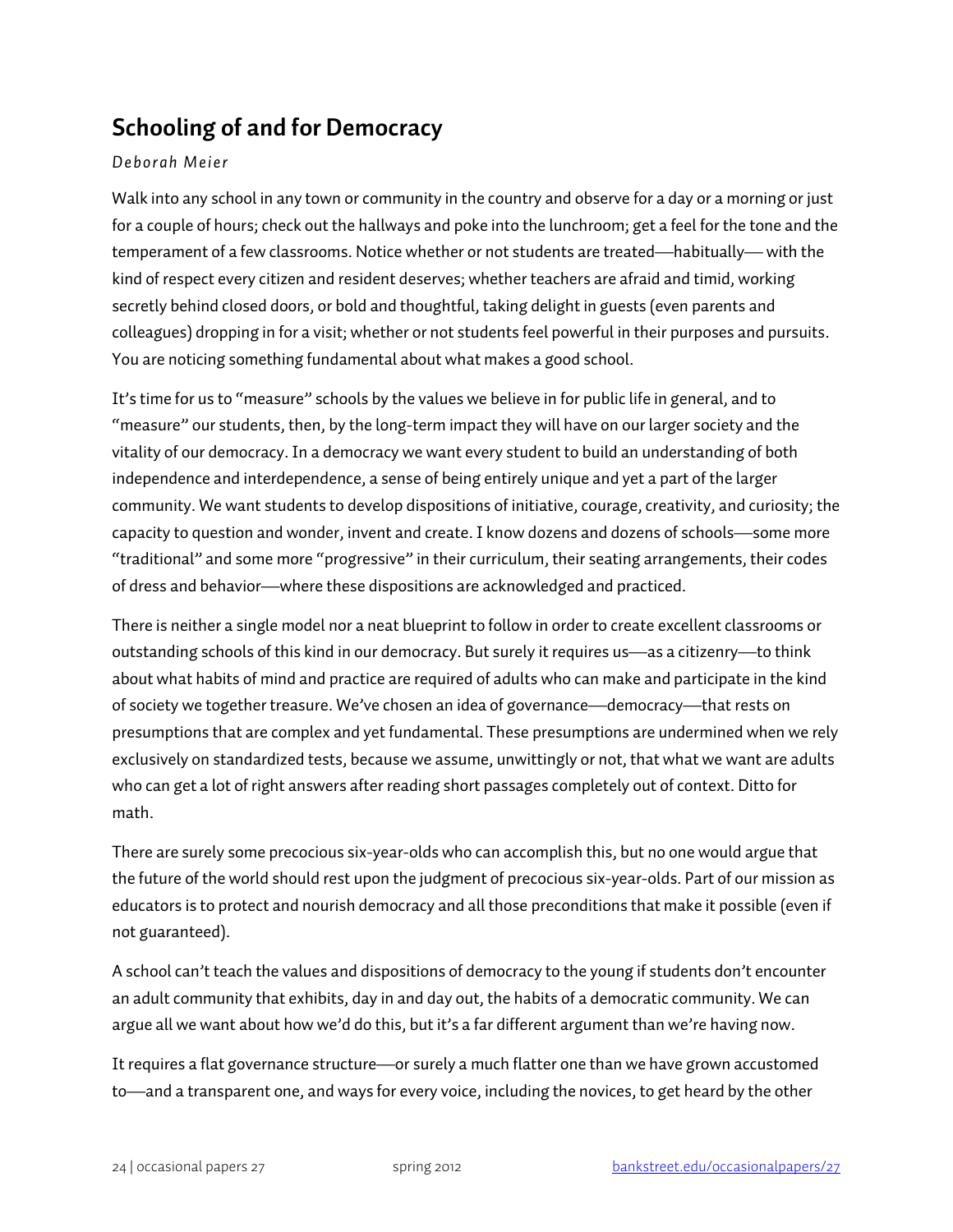constituents.It should be possible for any adult to walk into a school and ask, "Who is it that knows Jack well?" and find at least one, ideally many adults, who can be pointed to—not to mention many of Jack's peers.

Parent should be delighted to go to family conferences because they have thoughts to impart that will be valuable to the school folks, and stuff to learn that will help them and their child. And the child needs to be there to take responsibility for him or herself. Secrets are inimical to democracy and the fewer the better.

So put interesting adults together—in appropriate ratios of experts to novices—and trust their judgment. Yes, adults, *plural*, because we need to trust, not the imagined super-hero individual teacher, but the community of adults whose *most-of-the-time* good judgment we are depending on. In the best of schools there is sufficient stability and time for the experts to work alongside the novices in order to observe and dialogue with them over time. And every single year the adults involved—and students too—should have a chance to review their "contract" with each other, and revise or renew it in an established and accepted way.

Finally, good data is useful, including so-called "hard" as well a "soft" data, and the way the school appears to the larger public upon which it rests must also be taken into account, plus the regard of its peers—other schools.In the early 90s a group of nearly one hundred New York City public schools tried to create such a "system"—under the close scrutiny of researchers at New York University and Columbia University. It was called *Networks for School Renewal*. It was meant as an "experiment" from which all could learn about recreating a very different sense of what a "system" could be like—one that learns as it goes. The hundred volunteer schools would, by agreement, be freed of most (but not all) provisions of the labor-management contract and selected other regulatory city and state rules. In return the schools would form themselves into smaller networks—maximum seven schools—that would be required to hold each other accountable through a jointly agreed upon plan in return for having greater autonomy over finances as well as operations. A foundation agreed to provide each network with funds to hire necessary staff to conduct the network's business and to create an accountability review board to attest, not to the quality of the schools, but rather whether they were carrying out the approved accountability plan.

It never got off the ground. The networks lasted for a while, as did the money, but none of the freedoms promised in return. Why? A new chancellor was not prepared to release these schools from his direct control. This is not ancient history, so, I wonder, where were all those hot-shot business folks when we needed them?

Will it be easy to build the kind of trust that such schools rest on? Not "faith," but trust and verify, as conservatives like to put it. No, it will not be easy, any more than the building of a democracy at large has been easy anywhere in the world. It would be a work-in-progress, perhaps forever. But just as we